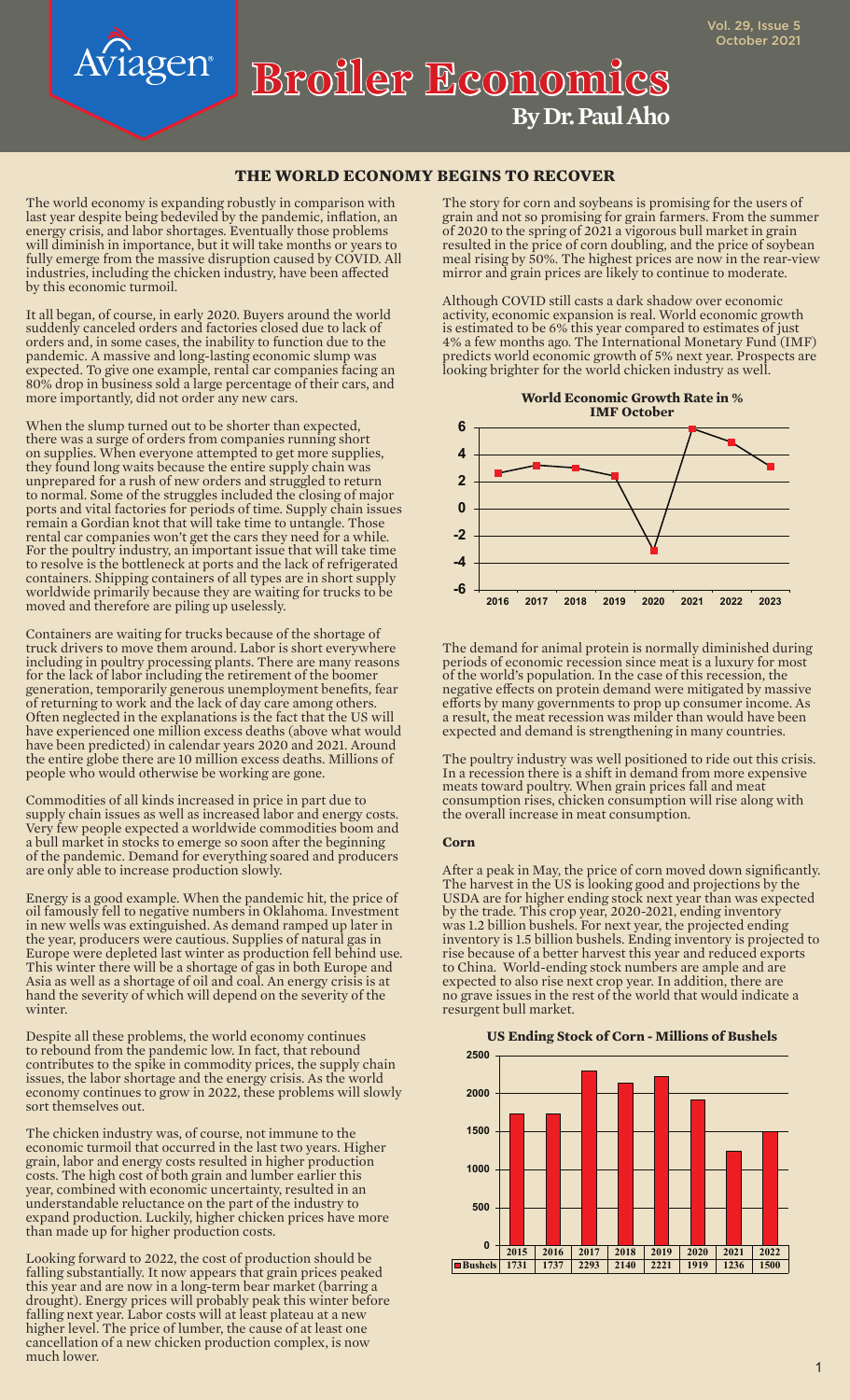

### **Argentina Corn Supply and Demand WASDE October 2021 - Metric Tons**

|                         | 2019-2020 | 2020-2021 | 2021-2022 |
|-------------------------|-----------|-----------|-----------|
| Harvest                 | 51        | 50        | 53        |
| Imports                 |           |           |           |
| <b>Exports</b>          | 36        | 37        | 38        |
| <b>Ending Inventory</b> |           |           |           |

## **Brazil Corn Supply and Demand WASDE August 2021 - Metric Tons**

|                         | 2019-2020 | 2020-2021 | 2021-2022 |
|-------------------------|-----------|-----------|-----------|
| Harvest                 | 102       | 86        | 118       |
| Imports                 |           |           |           |
| <b>Exports</b>          | 35        | 20        | 43        |
| <b>Ending Inventory</b> |           |           |           |

## **China Corn Supply and Demand WASDE August 2021 - Metric Tons**

|                         | 2019-2020 | 2020-2021 | 2021-2022 |
|-------------------------|-----------|-----------|-----------|
| Harvest                 | 260       | 260       | 273       |
| Imports                 |           | 28        | 26        |
| <b>Exports</b>          |           |           |           |
| <b>Ending Inventory</b> | 200       | 204       | 209       |

The average farm price of corn will be higher in the current crop year. That is, in part, because prices were so low at the beginning of last crop year. In addition, the high price of fertilizer may push some corn production to soybeans in the spring. If that proves to be true, corn inventories will be held tightly thus increasing the price. The USDA projects the corn price on the farm this crop year at \$5.45. That appears to be too high given the likely increase in ending inventory. Therefore, corn may well vary between \$4.50 and \$5.50 per bushel (\$177- \$217 per ton) this crop year.

#### **US Corn Supply and Demand – WASDE October 2021 USDA to 2020-2021 - Millions of Bushels**

|                         | 2019-2020 | $\overline{20}$ 20-2021 | 2021-2022 |
|-------------------------|-----------|-------------------------|-----------|
| Harvest                 | 13,620    | 14,111                  | 15,019    |
| <b>Supply Total</b>     | 15,883    | 16,055                  | 16,280    |
| Ethanol                 | 4,852     | 5,032                   | 5,200     |
| <b>Exports</b>          | 1,778     | 2,753                   | 2,500     |
| Feed                    | 5,903     | 5,597                   | 5,650     |
| <b>Total Use</b>        | 13,963    | 14,819                  | 14,780    |
| <b>Ending Inventory</b> | 1,919     | 1,236                   | 1,500     |
| <b>Farm Price</b>       | \$3.56    | \$4.53                  | \$5.45    |



**2015-2016 2017-2018 2019-2020 2021-2022 2023-2024**

**Average US Farm Price of Corn USDA to 2020-2021 - \$/Metric Ton**



## **Soybeans**

The outlook for the users of soybeans is even better than that of users of corn. From a high of \$425 per short ton in May prices have come down \$100 to \$325. The one-time sharp increase in exports last crop year to China is now over. A good harvest in the southern hemisphere, followed by the current apparently good harvest in the US, helped reduce soybean prices. In addition, when soybean oil prices are high, as they are now, meal tends to drop as more soybeans are crushed for the oil. Brazil and Argentina produce far more soybeans than the US so a good crop in the southern hemisphere ensures that there is a limit to how high soybean prices can rise. Last crop year, South America produced a combined 194 million metric tons (MMT) compared to 115 MMT produced by the US. For this crop year South America is expected to produce 209 MMT. More importantly, exports from Brazil and Argentina are expected to rise 15 MMT this crop year.

#### **Argentina Soybean Supply and Demand WASDE October 2021 - Metric Tons**

|                             |     | 2019-2020 2020-2021 | 2021-2022 |
|-----------------------------|-----|---------------------|-----------|
| Harvest                     | 49  | 46                  | 52        |
| Imports                     |     |                     |           |
| <b>Exports Beans + Meal</b> | 37  | 33                  | 35        |
| <b>Ending Inventory</b>     | 2.7 | 26                  | 25        |

### **Brazil Soybean Supply and Demand WASDE October 2021 - Metric Tons**

|                         | 2019-2020 | 2020-2021 | 2021-2022 |
|-------------------------|-----------|-----------|-----------|
| Harvest                 | 128       | 137       | 144       |
| Imports                 |           |           |           |
| Exports Beans + Meal    | 109       |           | 110       |
| <b>Ending Inventory</b> | 20        |           | 28        |

Although the US does not dominate world soybean production like it does corn, low-ending stock numbers in the US raised concern earlier this year. Ending stock did fall to a low level at the end of last crop year but the number was higher than expected and is projected to increase next year. Unlike corn, the average price of soybean meal this crop year is expected to be lower than last crop year.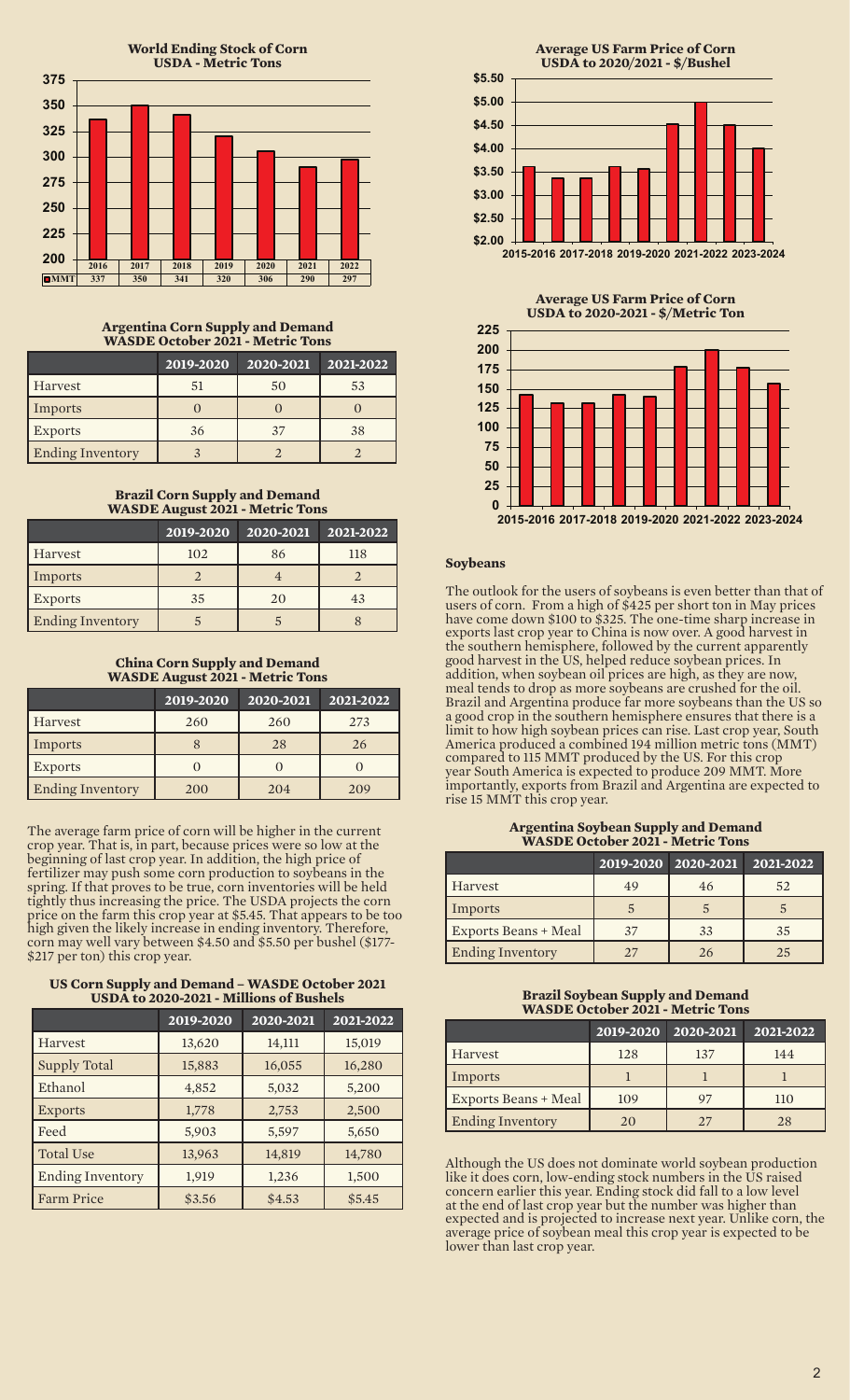



**US Soybeans – USDA to 2020-2021 WASDE October 2021 - Millions of Bushels** 

|                               | 2019-2020 | $2020 - 2021$ | 2021-2022 |
|-------------------------------|-----------|---------------|-----------|
| Harvest                       | 3,552     | 4,216         | 4,448     |
| <b>Total Supply</b>           | 4,476     | 4,761         | 4,719     |
| Export                        | 1,679     | 2,265         | 2,090     |
| <b>Total Use</b>              | 3,952     | 4,505         | 4,399     |
| <b>Ending Stock Inventory</b> | 525       | 256           | 320       |
| Meal Price short ton          | \$299     | \$392         | \$325     |





### **US Chicken Industry**

The US chicken industry, like a lot of industries, was reluctant to expand production in the teeth of the COVID recession and the accompanying problems with labor and raw materials. In addition, production was constrained by the effects of the disease itself on the workforce at processing plants. When the economy and meat demand started recovering faster than imagined, the supply of chicken turned out to be surprisingly short. All chicken prices rose, especially wing prices. Deboned breast climbed as sandwich wars broke out between fast food companies that offered new chicken sandwich products this year. Chicken prices can be expected to moderate over the next year as labor shortages are sorted out and production increases return.

Last year, China opened their market to US chicken and became the second largest market for US chicken after Mexico. The market is not just for paws, which can be worth as much as \$2 per pound, but also large amounts of leg quarters as well. Although exports of leg quarters to China slowed as prices rose, exports for the entire year can be expected to at least equal that of last year.

The USDA (October WASDE) expects chicken production to be only 0.3% higher this year. As can be seen on the graph below, chicken production was lower in the first quarter, higher in the second quarter and then only slightly higher in every other quarter this year. Next year production is expected to accelerate slightly to a 1.2% gain and surely will increase more rapidly in 2023.



The graph below of chick placements, moved 7 weeks forward to show the processing date, indicates that production at this moment is temporarily lower than last year. This is the time of year when production drops seasonally. Going forward, production can be expected to increase next year both seasonally and in comparison to 2021.



After a decline from 2007 to 2013 (the great recession) US consumption of both red meat and poultry per capita rose steadily year after year until 2019. Last year, beef and pork started to fall while chicken consumption leveled out, a trend that continues this year and next. As a result, total meat consumption per capita is falling. Total meat supply of both red meat and poultry was 225 pounds in 2020, 223 pounds in 2021 and is projected to be 221 pounds in 2022. With supply falling and demand rising, it is no wonder that prices are high for all meats.

**Average US Crop Year Price of Soybean Meal**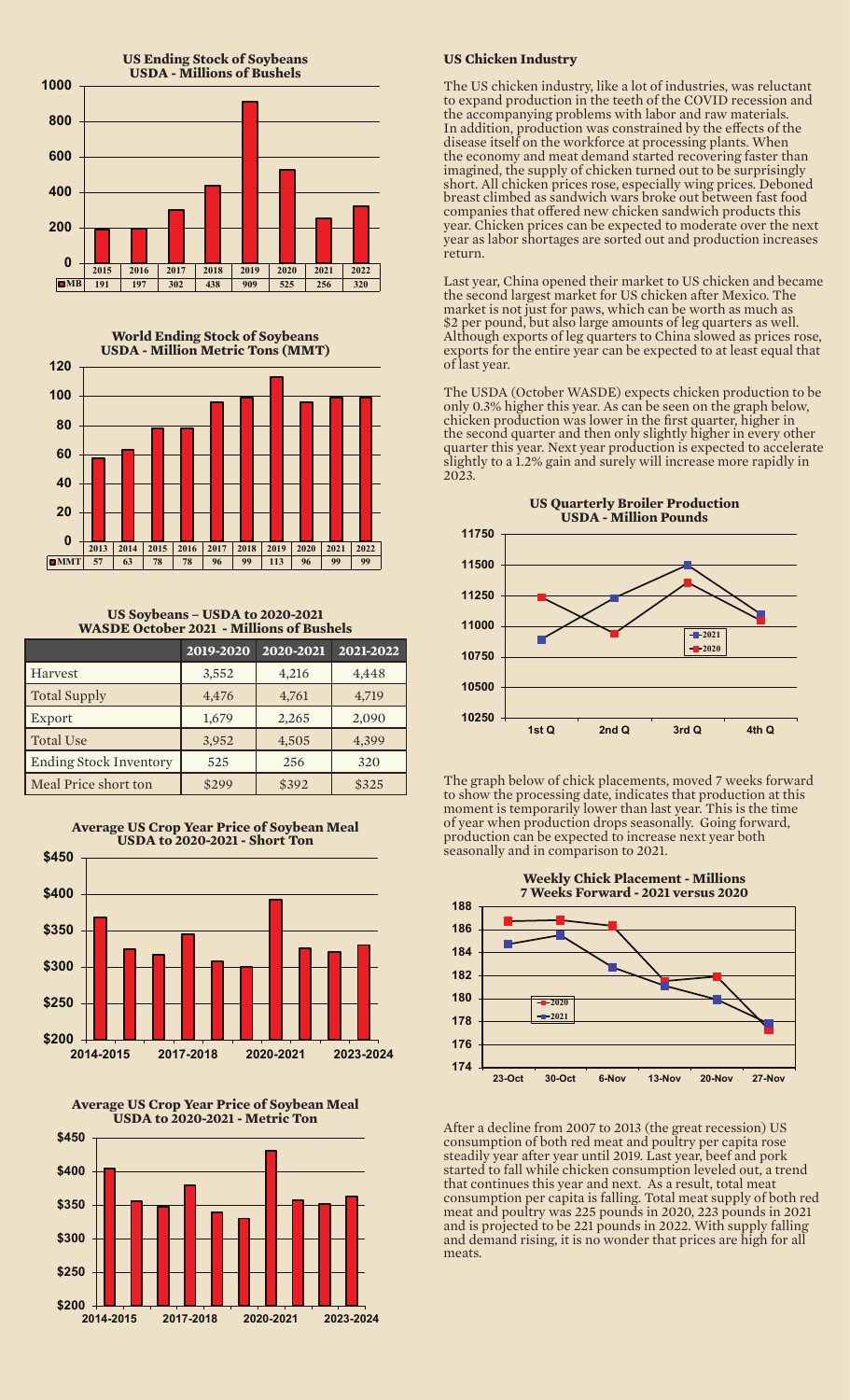

#### **Deboned Breast**

The price of deboned breast sank to less than a dollar late last year just when grain prices were in the process of doubling. It was no wonder that there was little desire to increase production at that point. In fact, large bird deboning declined late last year. This year, breast meat rose during the first five months of the year as supply turned out to be surprisingly short for a suddenly increased demand, a familiar story for many industries. The price is now seasonally dropping but at a level of double that of last year. Since prices in 2020 were unusually low and 2021 was unusually high, it would not be surprising to see prices next year somewhere in between as production begins to expand and the increase in demand calms down in year-to-year comparisons. That would put the USDA Northeast price in December of 2022 at \$1.35 (\$3.00 per kilo).



#### **Leg Quarters**

Total US exports of leg quarters will be about 7% higher in 2021 than last year while the value is about 25% higher due to higher prices. The prices of all meat, domestic and foreign, rose this year helping to lift the value of leg quarters. In addition to strong exports, there is increasing domestic demand for leg quarters. Last December the Northeast price of leg quarters was 27 cents per pound (60 cents per kilo). This year in December the price is likely to be 38 cents per pound (84 cents per kilo). Given the strength of the export and domestic market, the price next December is likely to be close to the same as this year, 38 cents per pound (84 cents per kilo).



#### **Wings**

Nowhere was the collapse of food service demand last year more evident than in the wing market. Suddenly higher unemployment, falling wages, sports being cancelled, and restaurants and bars being closed were a major but temporary blow to wing prices. Wing prices bounced right back and continued higher the rest of last year and through the first half of this year. Part of the reason for rising prices was lower supply as large bird deboning production dropped. With food service reopening, wings soared to above \$3 per pound (\$6.60 per kilo) wholesale (Northeast Price). Although wing prices may well have peaked, they are likely to remain relatively high throughout next year, ending the year around \$2.50 per pound (\$5.50 per kilo).

**Whole Wing Prices - USDA Northeast Price 2020-2021 - Cents/lb**



Chicken production in the US is profitable thanks to high wing, leg quarter and breast meat prices. Prices will drop seasonally this fall and winter but to a lessor extent than in previous years. With both grain and chicken prices dropping, the industry should remain profitable.

#### **October 2021 US Measure**

| Leg Quarters                | \$0.38 per pound  |
|-----------------------------|-------------------|
| Deboned Breast              | \$1.83 per pound  |
| Wings                       | \$2.95            |
| Chicago Corn                | \$5.23 per bushel |
| Soybean Meal                | \$317/Ton         |
| <b>Total Wholesale Cost</b> | \$0.79            |
| Revenue                     | \$0.97            |
| Gain (Loss) per pound       | \$0.18            |

#### **October 2021 Metric Measure**

| Leg Quarters                | \$0.84 per kilo |
|-----------------------------|-----------------|
| <b>Deboned Breast</b>       | \$4.03 per kilo |
| Wings                       | \$6.49 per kilo |
| Chicago Corn                | \$206 per ton   |
| Soybean Meal                | \$349 per ton   |
| <b>Total Wholesale Cost</b> | \$1.74          |
| Revenue                     | \$2.13          |
| Gain (Loss) per kilo        | \$0.39          |

#### **January 2022 US Measure**

| Leg Quarters          | \$0.36 per pound  |
|-----------------------|-------------------|
| Deboned Breast        | \$1.75 per pound  |
| Wings                 | \$2.70            |
| Chicago Corn          | \$5.45 per bushel |
| Soybean Meal          | \$317/Ton         |
| Total Wholesale Cost  | \$0.83            |
| Revenue               | \$0.92            |
| Gain (Loss) per pound | \$0.09            |